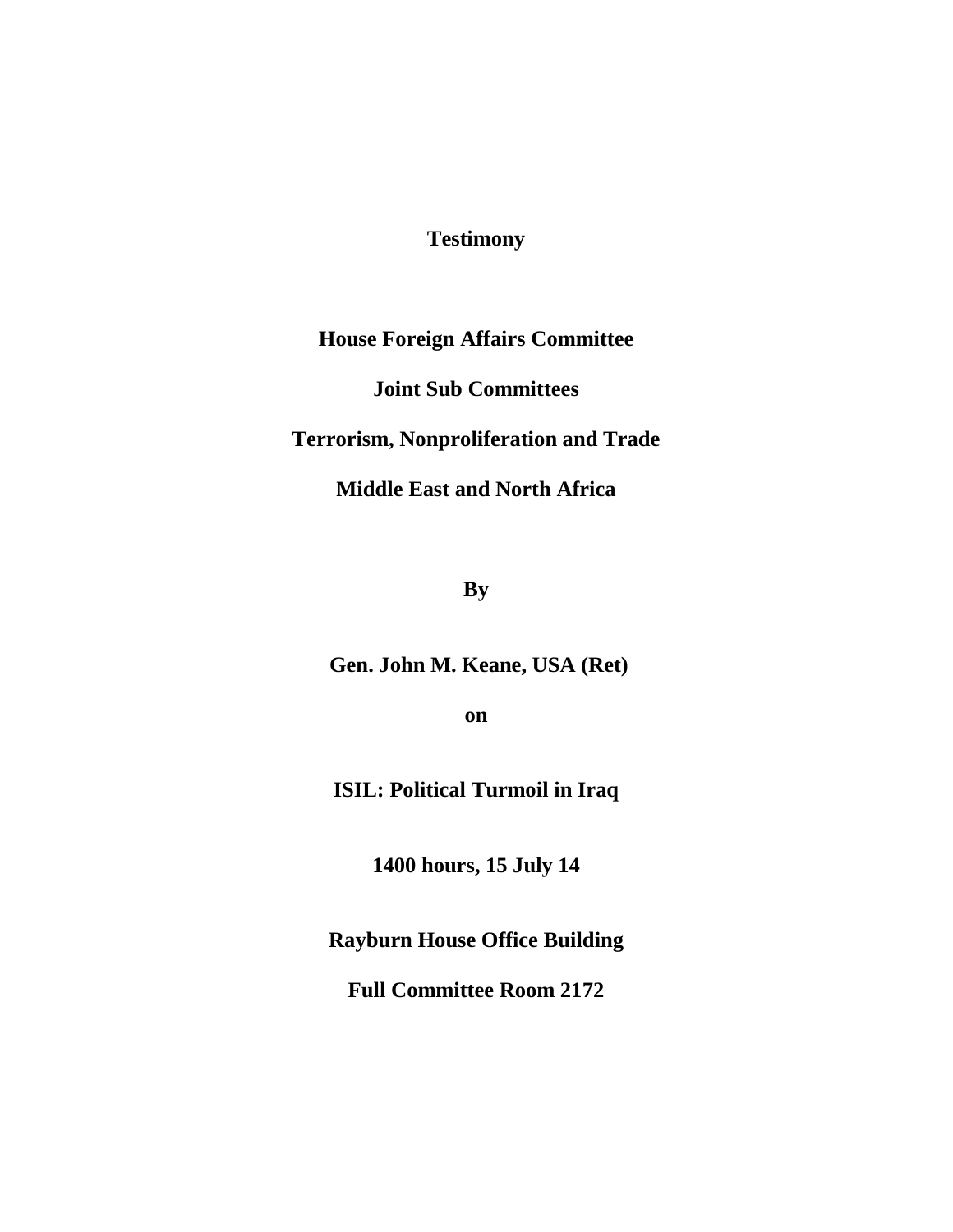Thank you Chairman Poe, Chairman Ros-Lehtinen, ranking members Sherman and Deutch and members of the committee for inviting me to testify today on ISIL and political turmoil in Iraq. Permit me to acknowledge the distinguished panel of which I am honored to be a member.

ISIS as we at the Institute for the Study of War (ISW) reference it will for the purposes of my testimony be referred to as ISIL to be consistent with your desires.

ISIL is the new face of the Al Qaeda and the larger radical Islamist movement. ISIL has already accomplished what the 9/11 Al Qaeda, only dreamt about, but forfeited, when they over reached and attacked the American people. As we know, ISIL in 3 short years has managed to take control of a vast swath of territory, essentially villages, towns and cities from East of Aleppo in Syria through the Iraq / Syria border, rendering that border non-existent, to Anbar province in Iraq, west of Baghdad, to Mosul north of Baghdad, with fighting outside of Baghdad ongoing within a one hour drive. They have declared this territory "The Islamist State", a bonafide caliphate, with al Baghdadi as the head of state. How did this happen? Was it a surprise? Absolutely not.

U.S. intelligence agencies have been quite aware of this threat, this is the failure of policy makers who ignored it. ISW has been monitoring and reporting on ISIL for almost 3 years as it systematically took control of territory in Syria, preferring this territorial control and imposing its own very harsh form of governance to actually fighting the Assad regime. Indeed rarely was there an occurrence where ISIL attacked Assad regime forces or even more bizarre that regime forces ever attacked ISIL, even when ISIL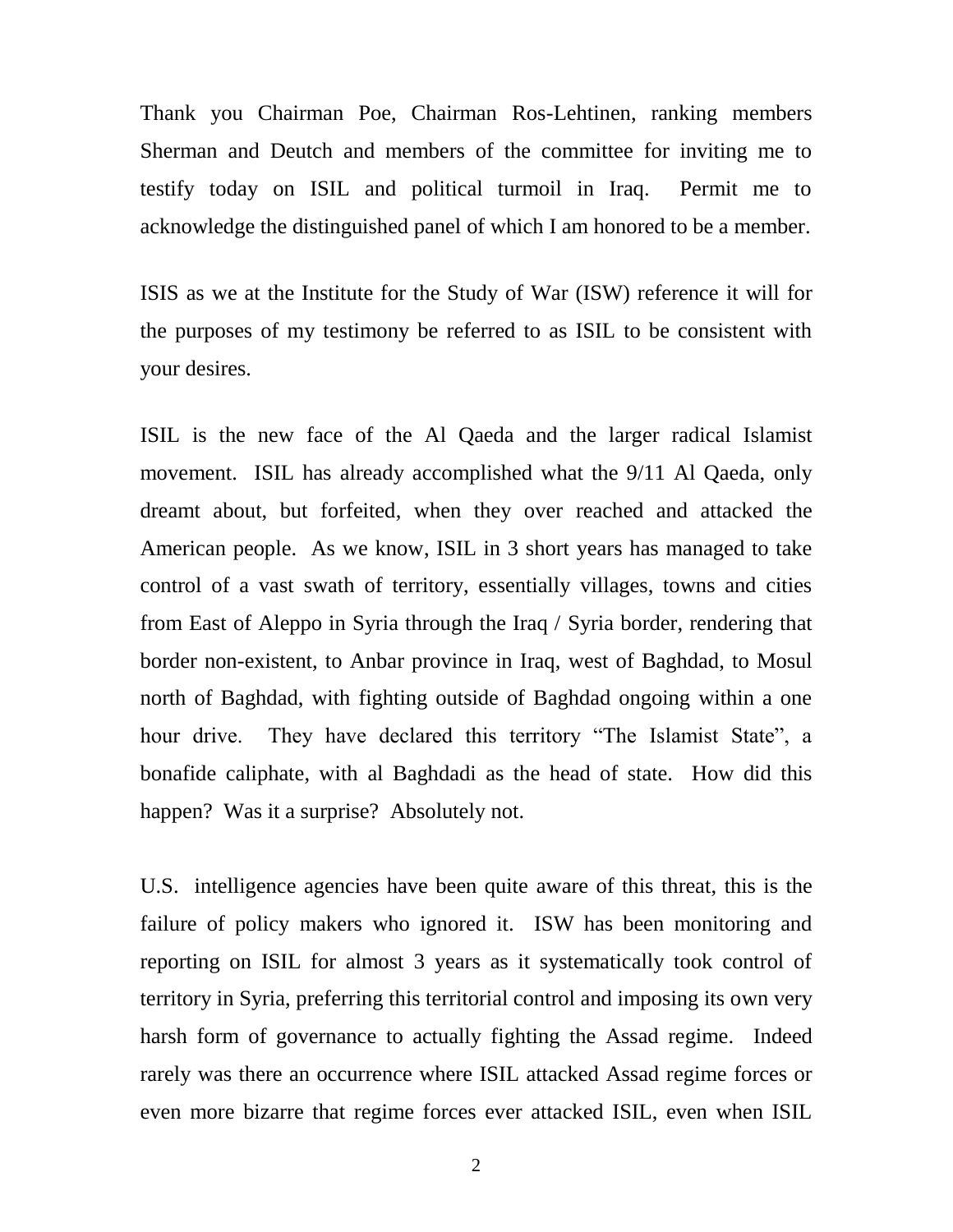was within striking distance by regime forces. This unusual reality may be explained by the fact that ISIL was the former organization, Al Qaeda in Iraq (AQI) which the Syrian regime facilitated the movement of foreign fighters from Damascus airport to the Syrian / Iraq border into the hands of AQI. AQI was defeated in Iraq by 2009, an admission they made repeatedly in message traffic, calling off the flow of the foreign fighters.

Two years ago ISIL began a concentrated terrorist campaign in Mosul, Anbar province and in Baghdad. Mosul received particular attention with frequent suicide bombings, attacks on police stations and military outposts and last summer they began an assassination campaign to kill prominent government and military officials. These terrorist activities were a prelude to the army like conventional attack that ISIL made to seize Fallujah, eventually Mosul and much of northern Iraq.

ISIL represents the most menacing threat to Middle East stability that I have ever observed with stated objectives to expand to Jordan and beyond. Obviously, ISIL is a threat to US national security objectives in the Middle East and eventually a threat to the American people as it becomes a vast breeding ground for foreign fighters to include Americans, some of which has already occurred, as reported by Mr. Clapper, the Director of National Intelligence. In my view, this will only get worse.

ISIL must be stopped, it should be our top priority and it will only be done with the US in the lead in cooperation with our allies in the region. The US challenge is that we have never had a comprehensive strategy to stop radical Islam or to defeat it. As such it is on the rise throughout the Middle East and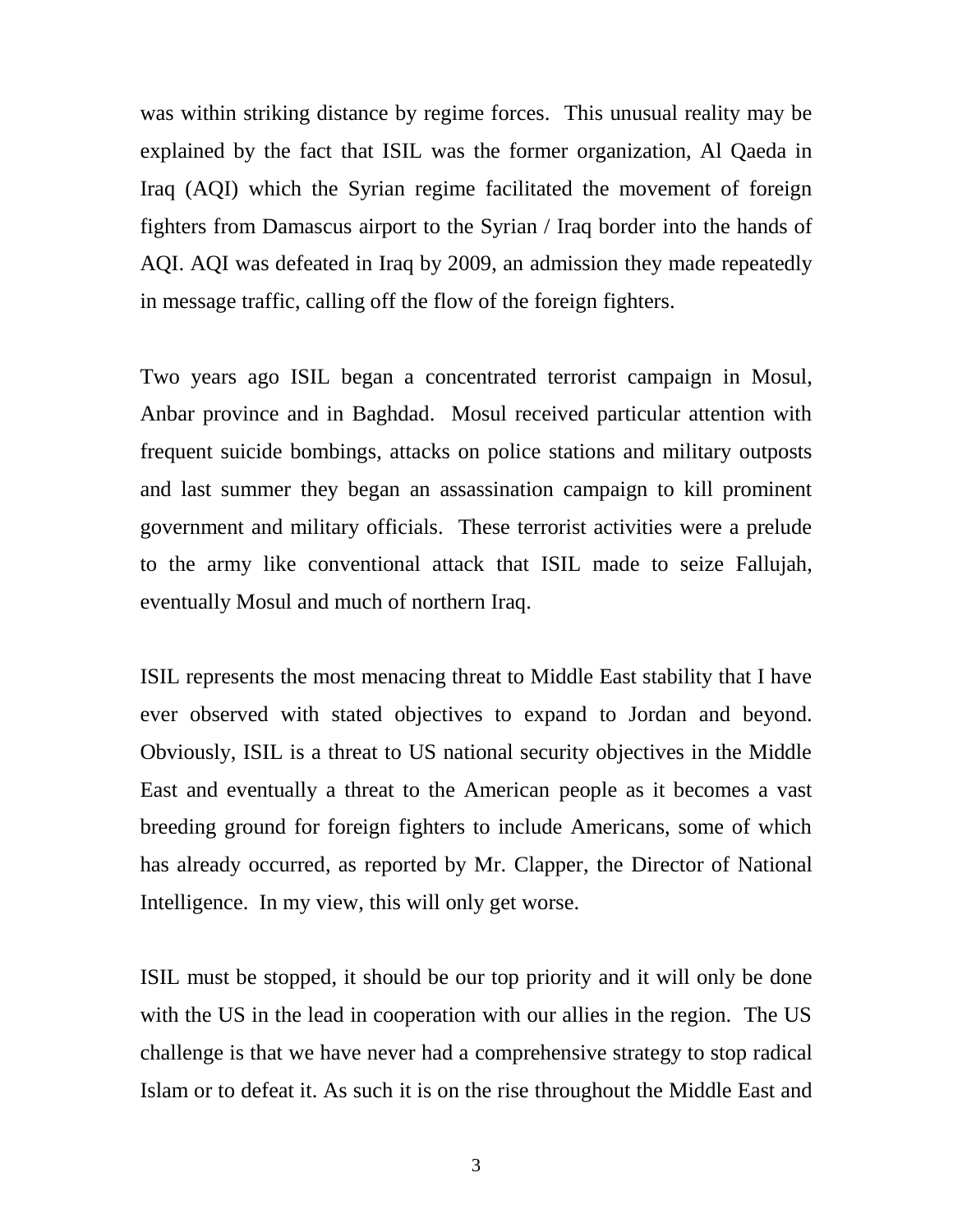Africa. We desperately need that strategy now and we must begin with ISIL before it doubles and triples in size. This is not an impenetrable force; it is relatively small, under ten thousand, and because of their harsh rule, they are very unpopular. ISIL's rapid success is due to its army like conventional tactics which is also its major vulnerability. ISIL can be effectively attacked in Syria and Iraq using air power to destroy known sanctuaries, staging bases, lines of communication and command and control facilities. Special operation forces should be clandestinely employed to attack high value targets particularly in Iraq but eventually expanded into Syria. The White House decision to assist the Free Syrian Army (FSA) is a step in the right direction. Before the recent Iraq invasion the FSA was the only force in Syria that fought ISIL.

Iraq needs our help certainly. Key policy decisions in 2009 to disengage from Iraq politically and to no longer help shape Iraq's political future was disastrous. Particularly in light of previous success in other post conflicts; Germany, Italy, Japan, South Korea, the Philippines, and Bosnia Herzegovina. Equally damaging in 2011 was leaving no counter terrorism force to pounce on the AQ if they reemerged or advisors to continue with the unfinished business of growing the capacity of the ISF. These US policy failures along with Maliki's political incompetence and malfeasance in undermining his opponents directly contributed to the alienation of Sunni tribes and the success of ISIL.

There is much we can do to assist Iraq, diplomatically, politically and militarily.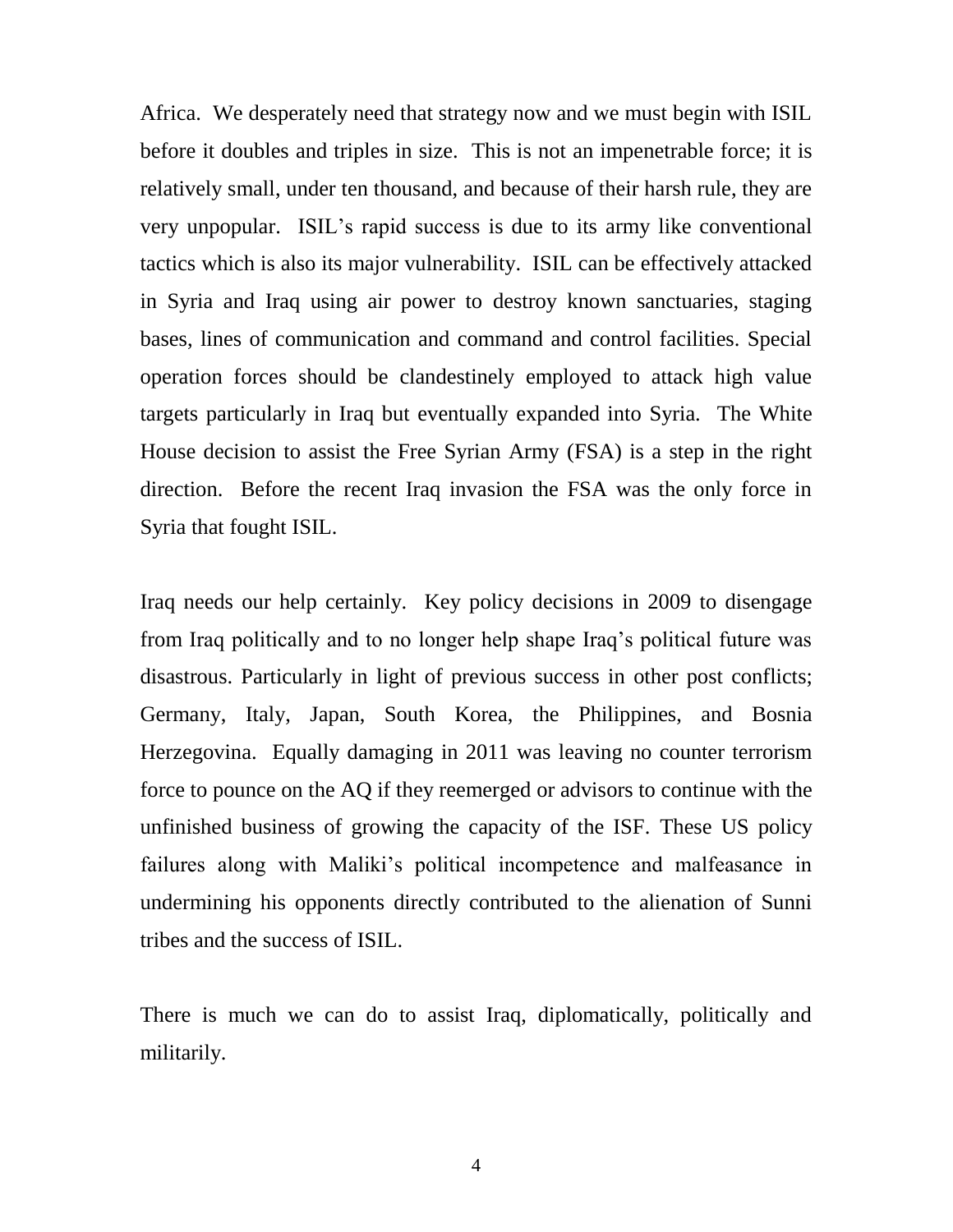- DIPLOMATIC: Secretary Kerry should lead an effort to work with Sunni leaders in the region (Saudi Arabia, Jordan, Qatar) who have relationships with Iraq's Sunni politicians and Sunni tribal leaders to move them away from ISIL, while their ISIL support may provide them with a shortsighted near term gain, it endangers the entire region and the very survival of Iraq.
- POLITICAL: Dispatch to Iraq a team led by Ryan Crocker and David Petraeus to work with the Iraq political and military leadership to move them toward a unity government who reconciles with the reconcilable Sunni tribes (former Saddam Hussein regime Bathists, so called JRTN, are not reconcilable.) It is a known fact that the US envoy team currently in Iraq are only communication facilitators and are not influential in changing behavior.
- MILITARY: General Petraeus who has critical Iraq relationships and can tangibly assist Ambassador Crocker, would be instrumental in assisting with the leadership restructuring of Iraq's military. While ISIL's growth and development is not a surprise and is well documented, the rapid collapse of the Iraq army in Fallujah and Mosul, and in the north in general, was a major surprise. What we did know is that while Maliki was systematically purging his political opponents he was doing much the same to IA leaders, many who had distinguished themselves during the "Surge" in 2007 and 2008. Maliki replaced them with cronies and hacks who over time, because of their incompetence as leaders, drove down the morale of their units, so much so, that in 3 years, some of the units that fled in the face of the ISIL advance were only at 50% strength. Unit cohesion is the glue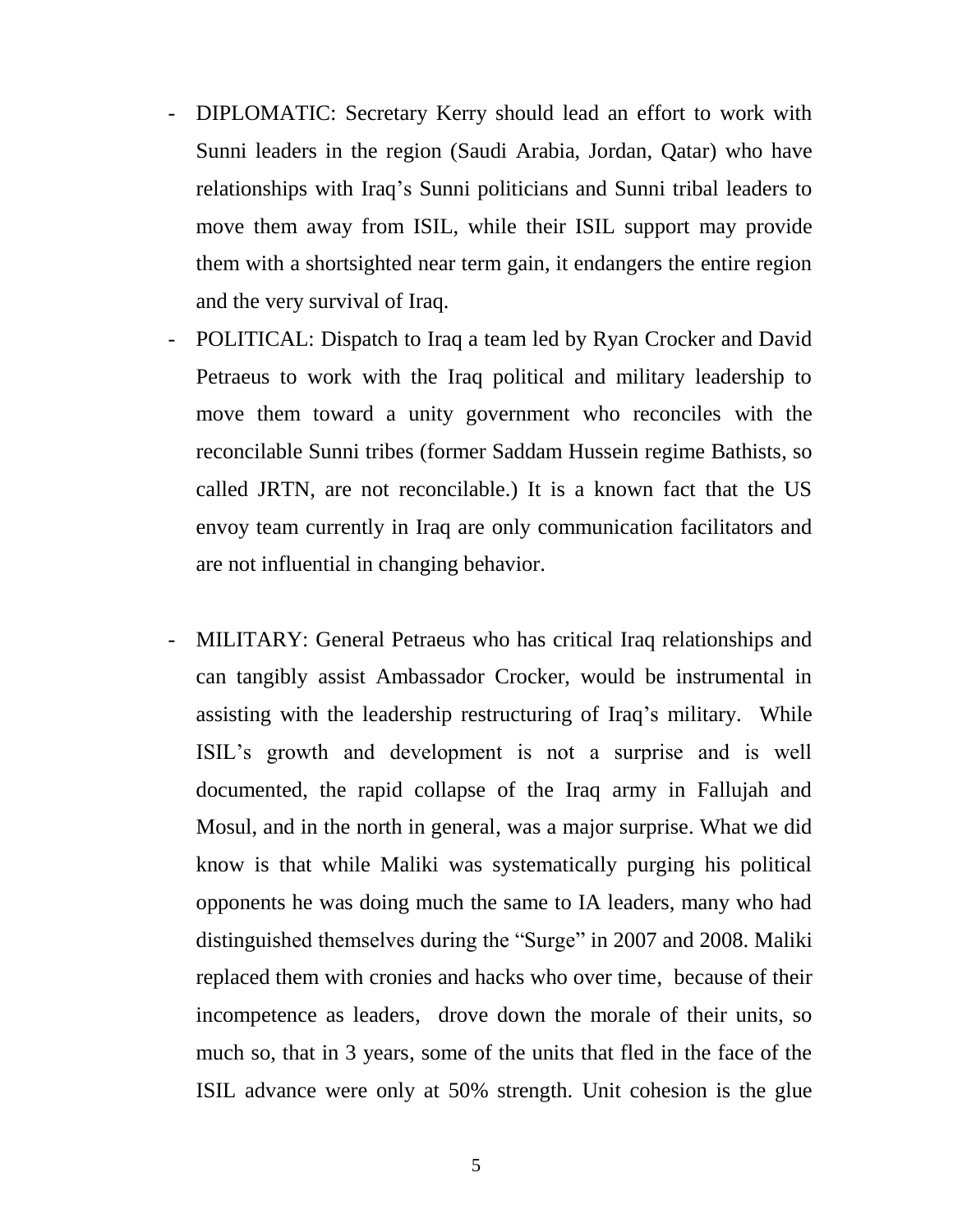that binds successful ground units and in these IA units there was none. Additionally, some of the generals fled first, which produced a panic among their subordinates.

Some of what we are doing now to help the IA makes sense, but more can be done. Certainly providing teams to conduct assessment of the IA is essential. The NY Times reported Sunday on some of that assessment to include Sunni informants within the IA, Shia militias who are now part of the IA and about 50% of the IA is capable of receiving advisors. While this is disturbing it is not surprising and confirms what ISW has been reporting for a month. Some will conclude this is a hopeless situation, in fact, it is not. No one should underestimate this tough challenge but US military advisors and planners can assist the IA with the defense of Baghdad to include the Baghdad international airport. Air ground controllers from US Army special forces should be placed in key and selected Iraq units who are vital to the defense, considering the security and risk to those teams. As such, they would assist in employing US attack helicopters and US strike aircraft in a close air support role. Some of the IA units have malign actors in them both Sunni and Shia. Gen. Petraeus could influence an Iraq political decision to remove them. This was successfully done in the past.

U.S. advisors can assist with the reconstruction of IA units that disintegrated along with establishing and overseeing a necessary training program. Finally, if the IA can generate the necessary combat power, U.S. advisors and planners can assist with the plans and execution of a counter offensive to retake lost territory. Air ground controllers and air power should assist the IA ground units. Let me be clear I am not suggesting a return of combat troops to Iraq with the exception of air ground controllers who will be